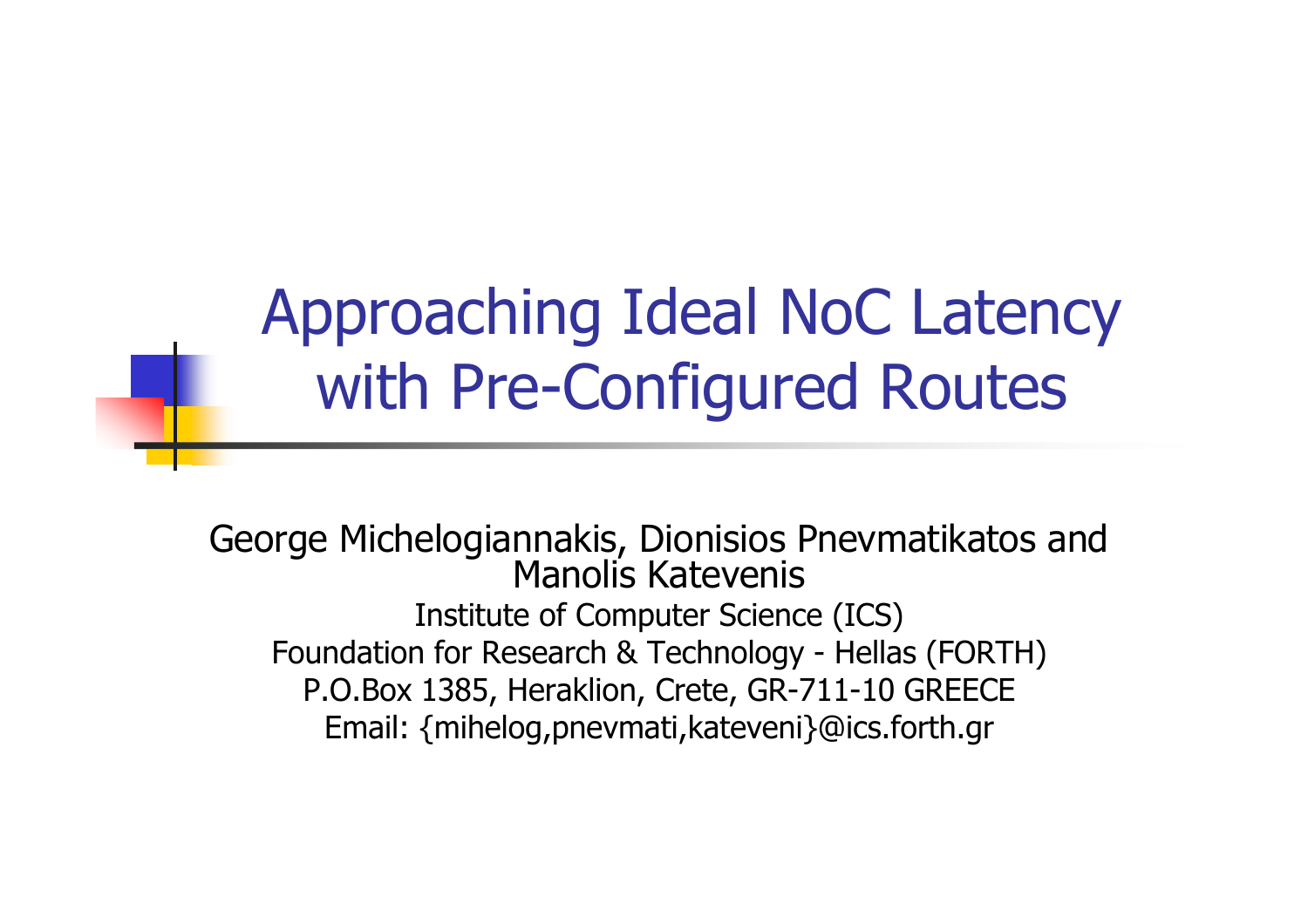## Introduction

- **Repries Problem: Latency NoCs impose.**
- **Motivation: Latency introduced to every** communication pair.
- **Service Service Past work: Achieves 1 cycle/hop at 500 MHz.**
- **Ne extend speculation to routing decisions.**
- **Goal: Approach buffered wire latency.** 
	- **Exaction of cycle/hop.**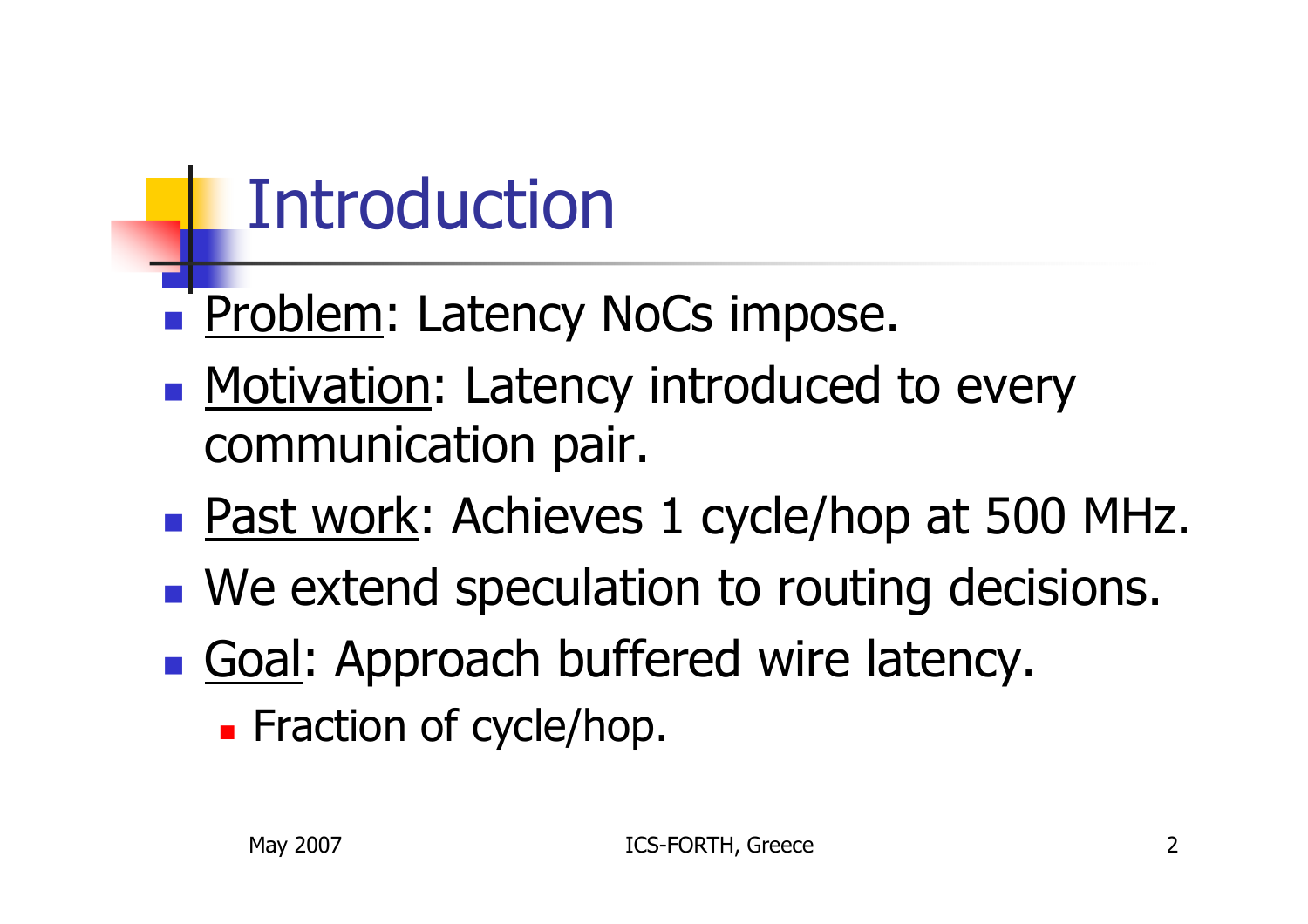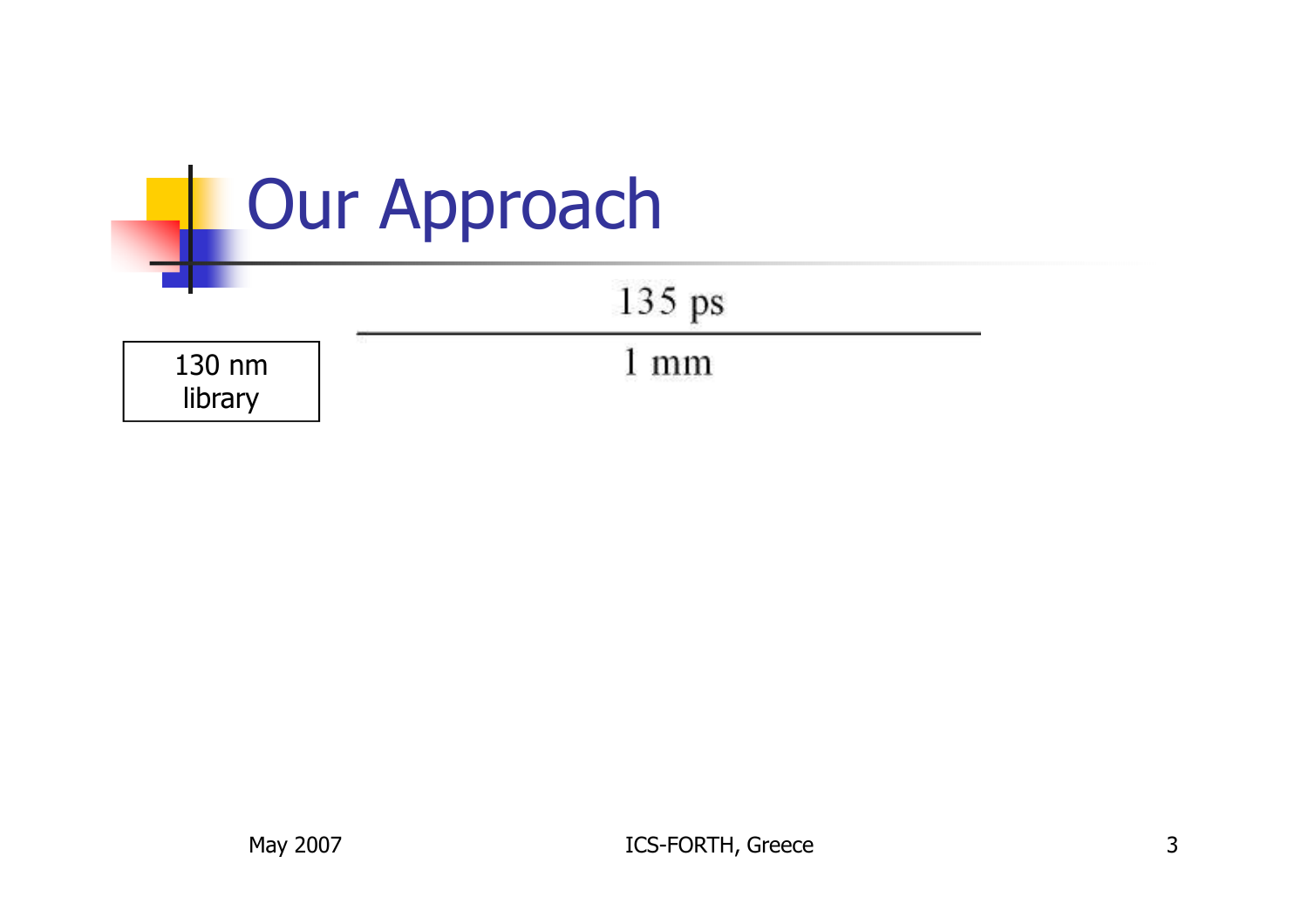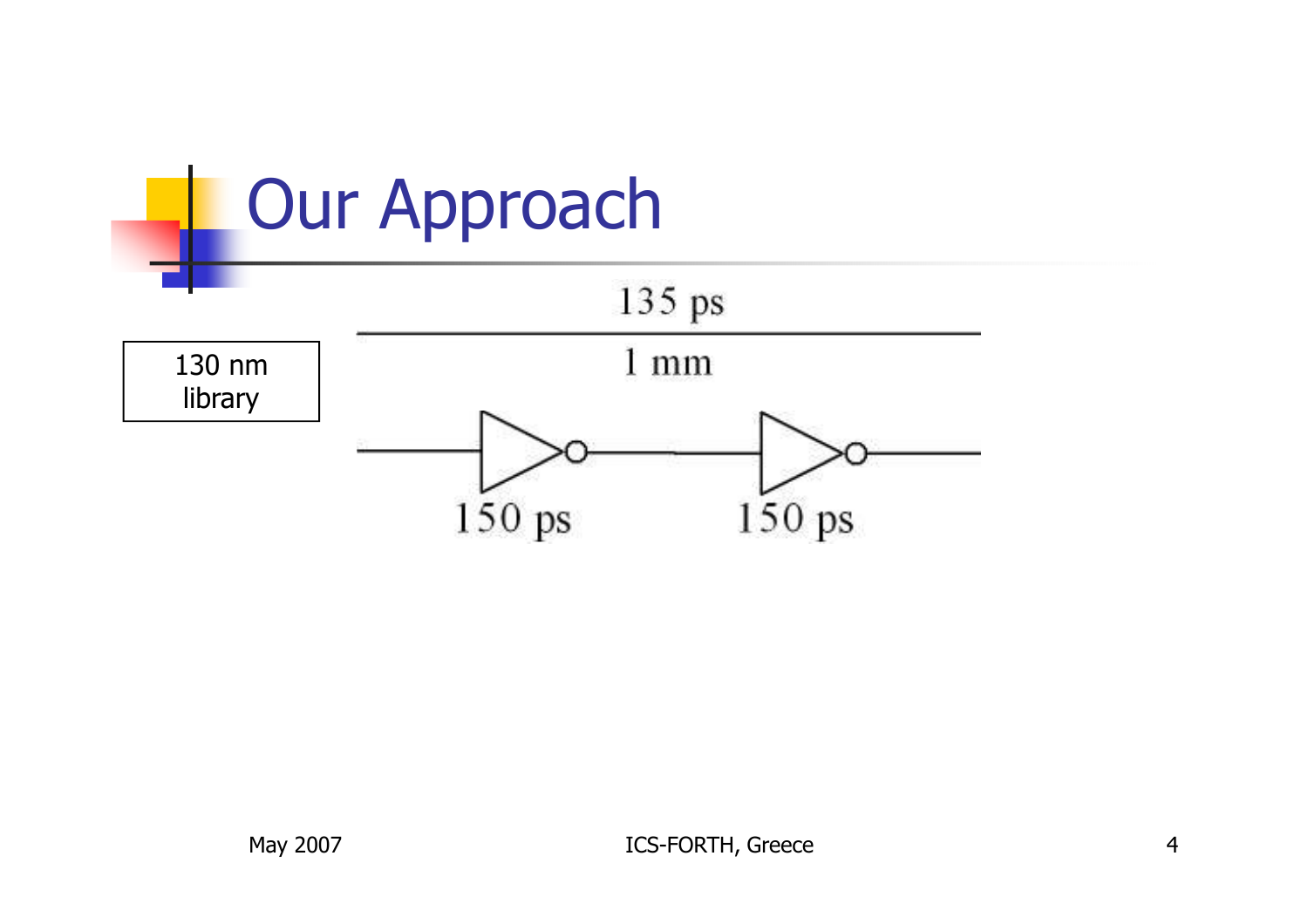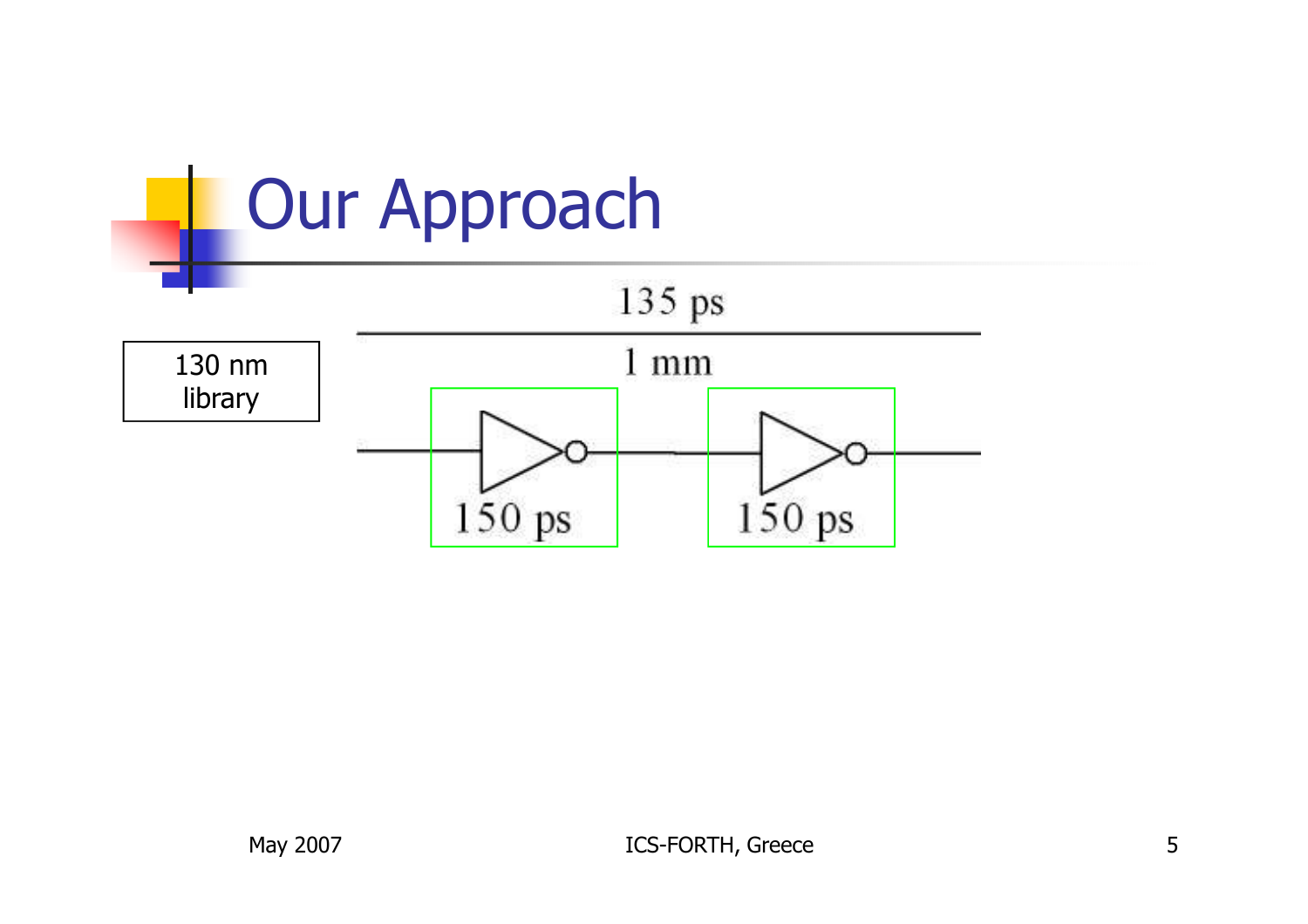

■ 400 ps good scenario; 1 cycle otherwise.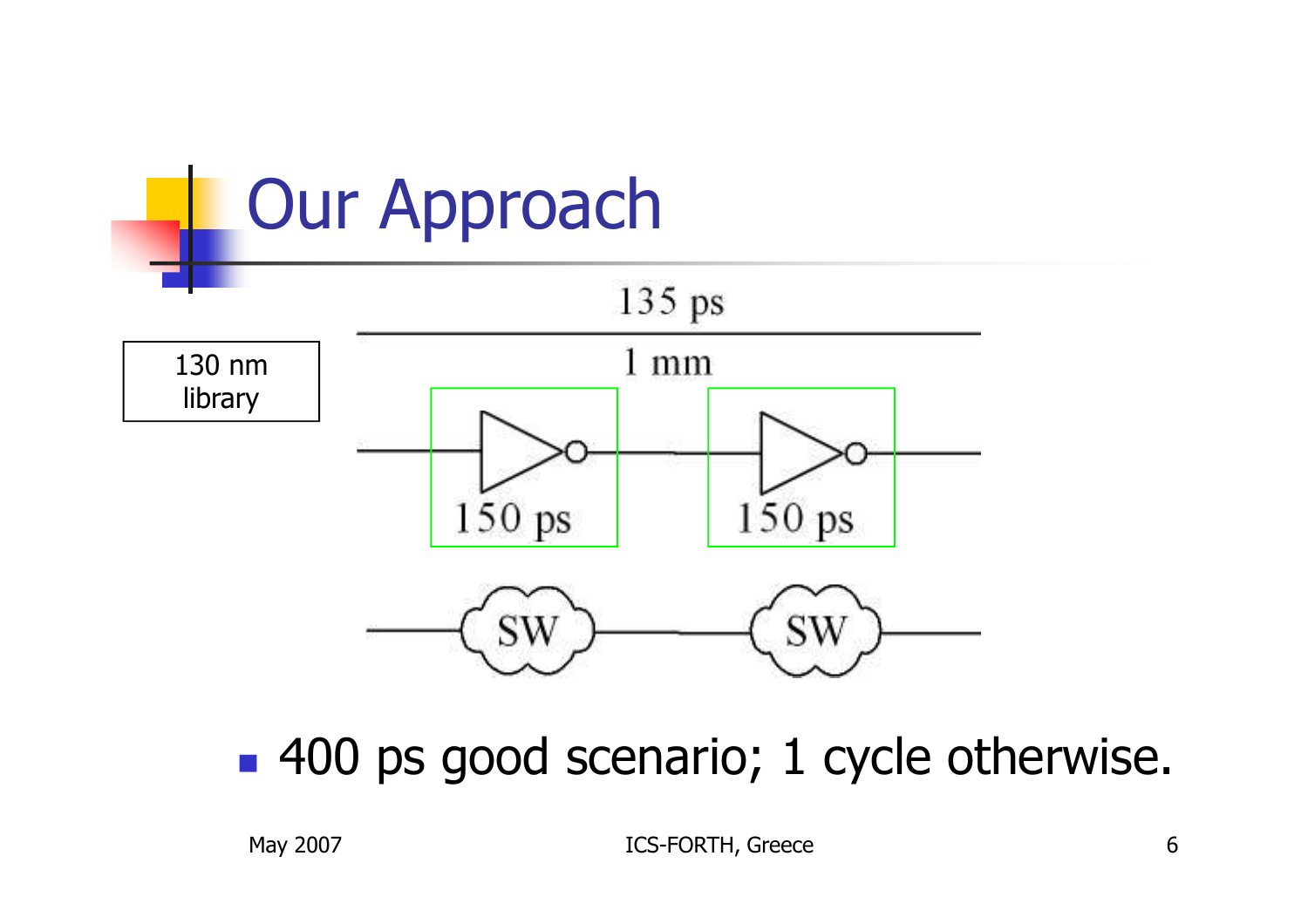## Preferred Paths

- **STATE OF STATE OF STATE OF STATE OF STATE OF STATE OF STATE OF STATE OF STATE OF STATE OF STATE OF STATE OF S Each output has one preferred input.**
- **Service Service This pref.** I/O pair is connected by a single *pre-enabled* tri-state driver.
- **Pre-enabling is crucial:** 
	- **200 ps pre-enabled mux; 500 ps otherwise.**
- **Service Service Later check if flits correctly forwarded.**
- **Thus, preferred paths are formed.** 
	- **Reconfigurable at run-time.**
	- m. **Example Custom routes (shapes) allowed.**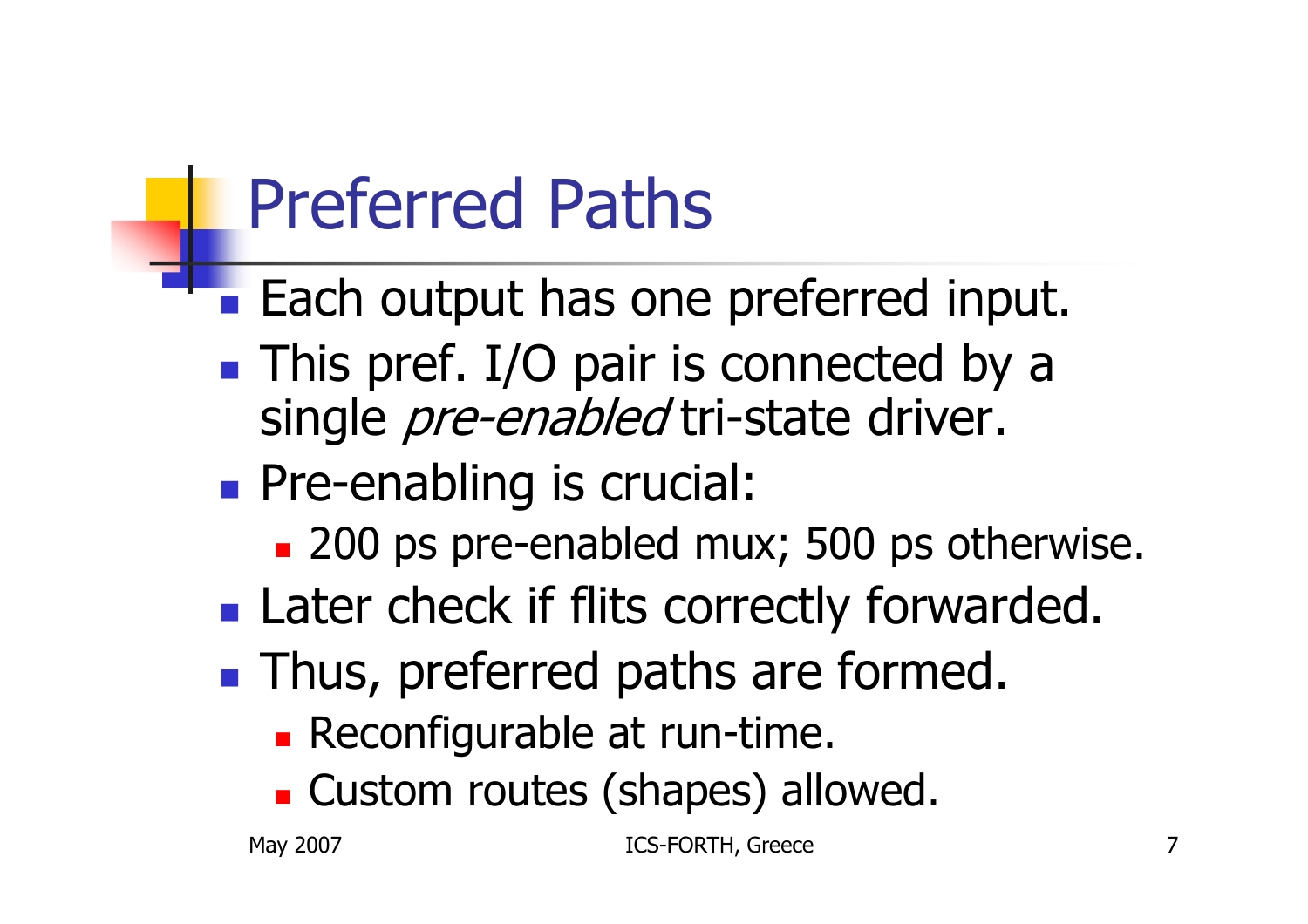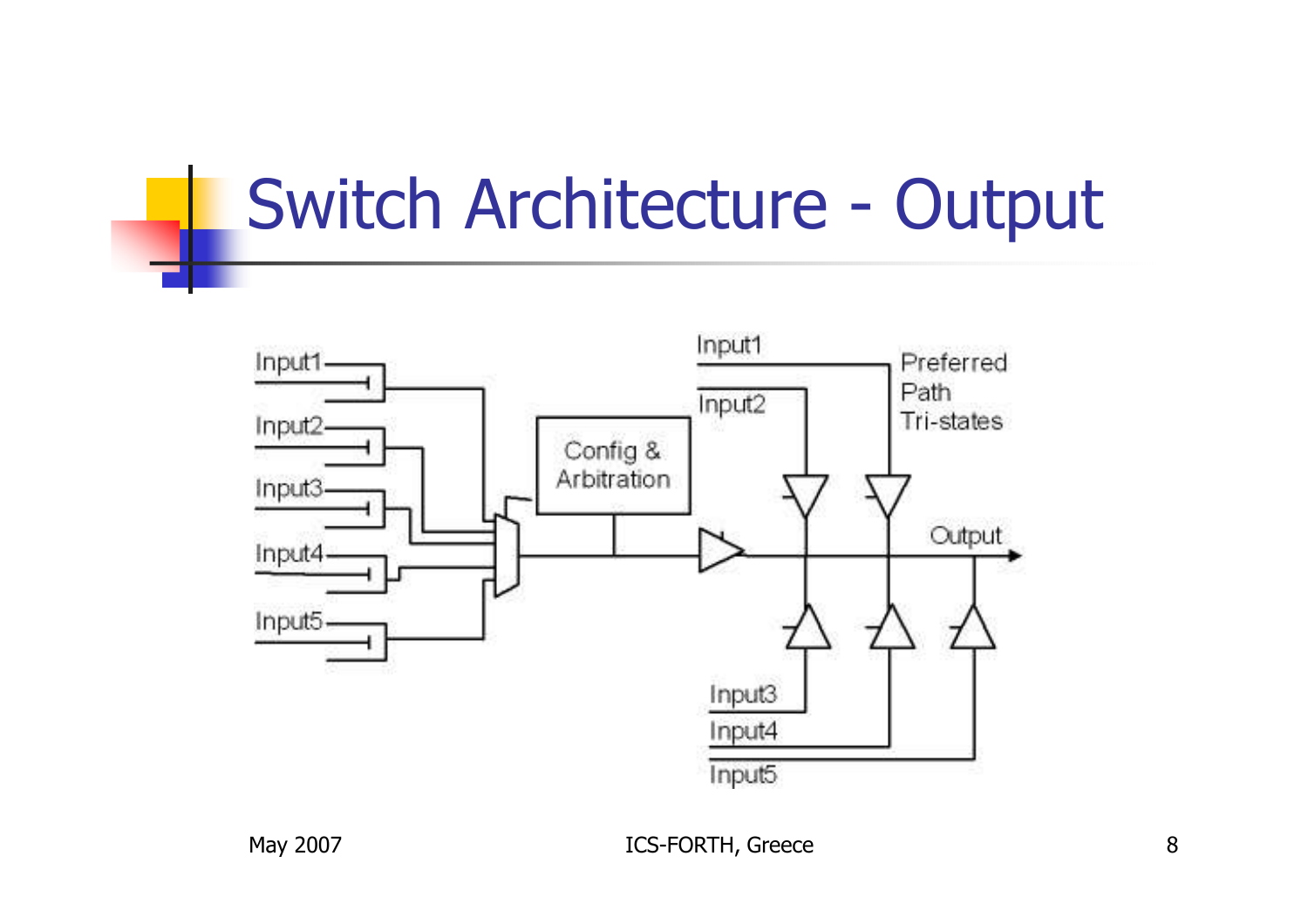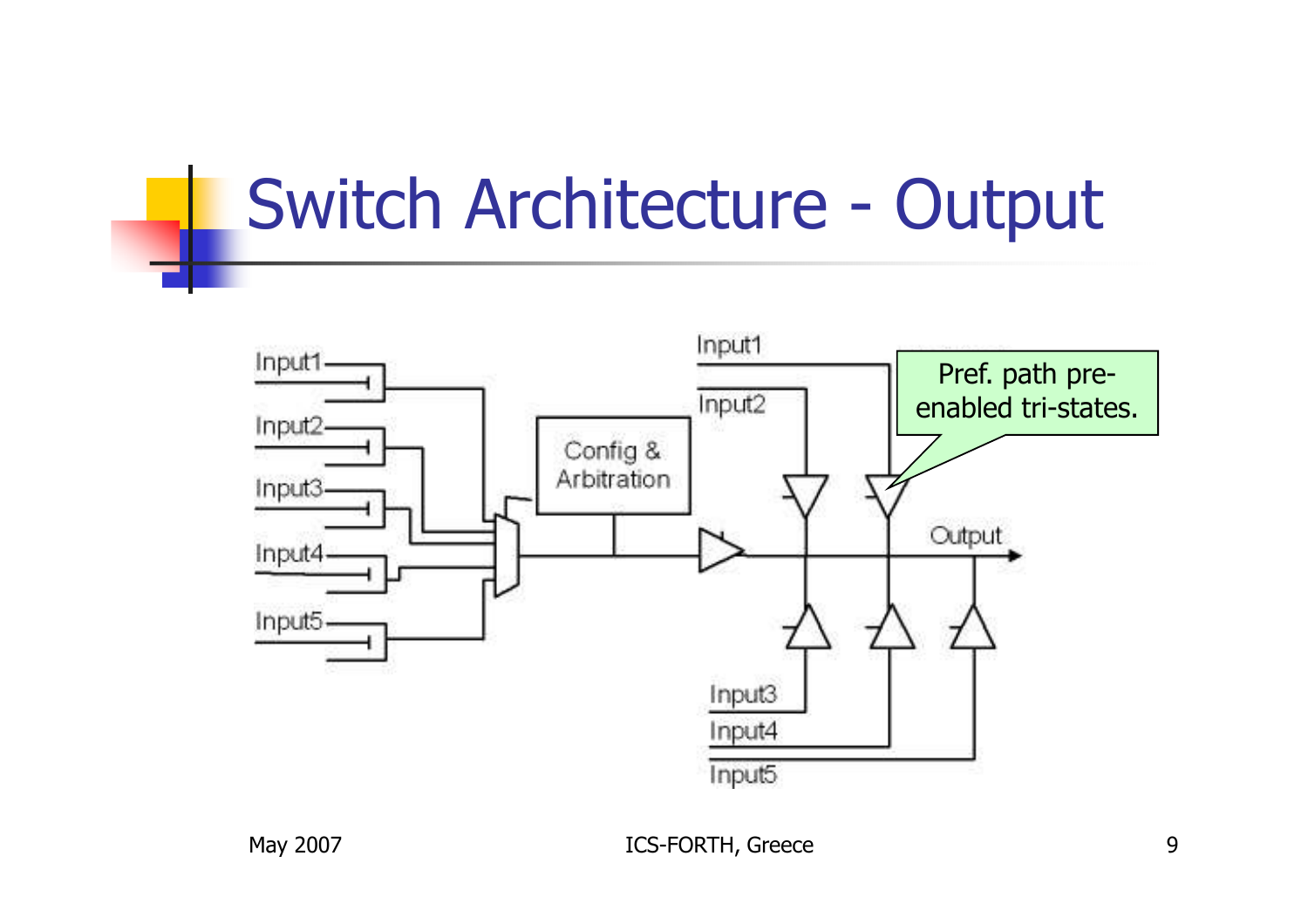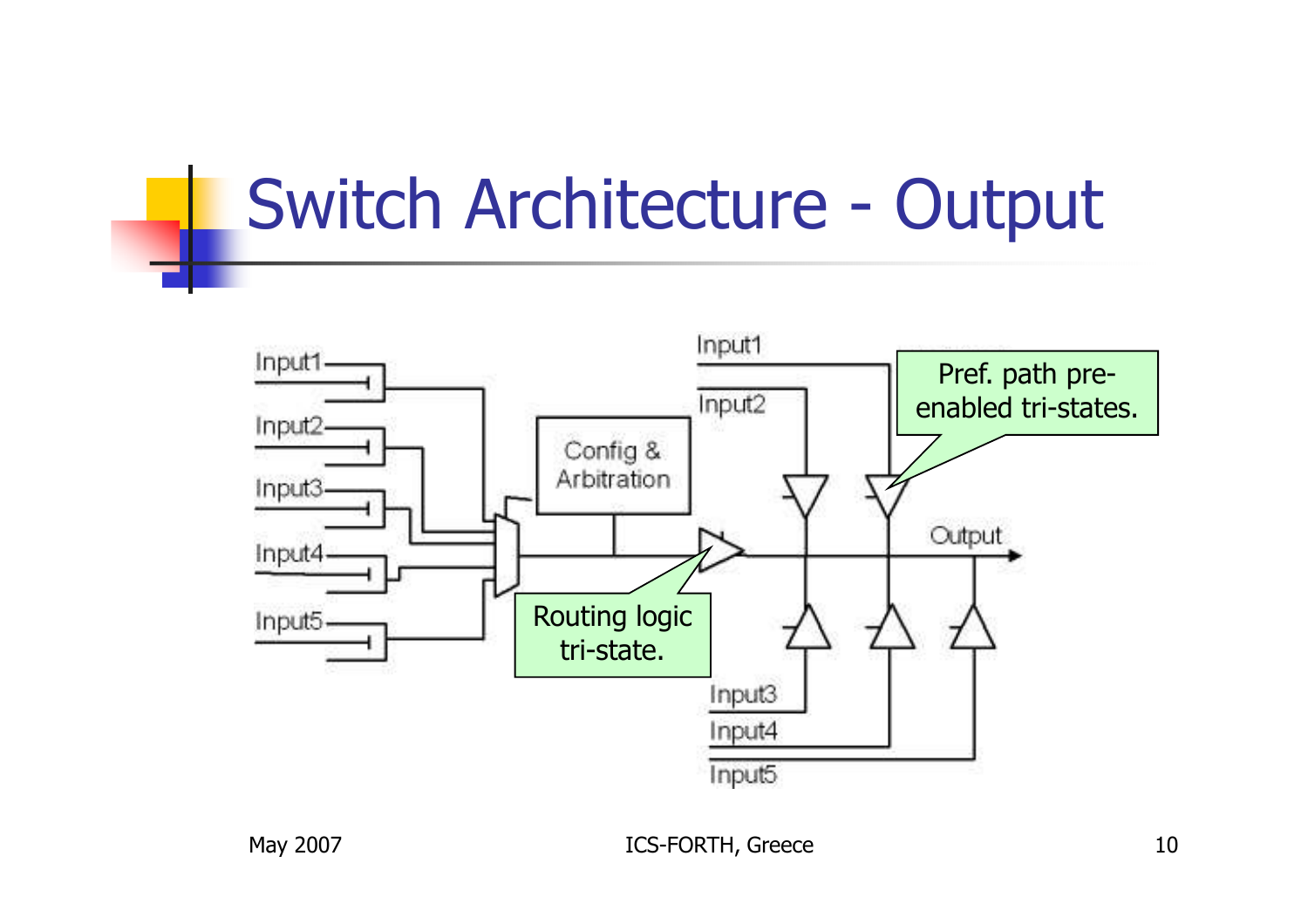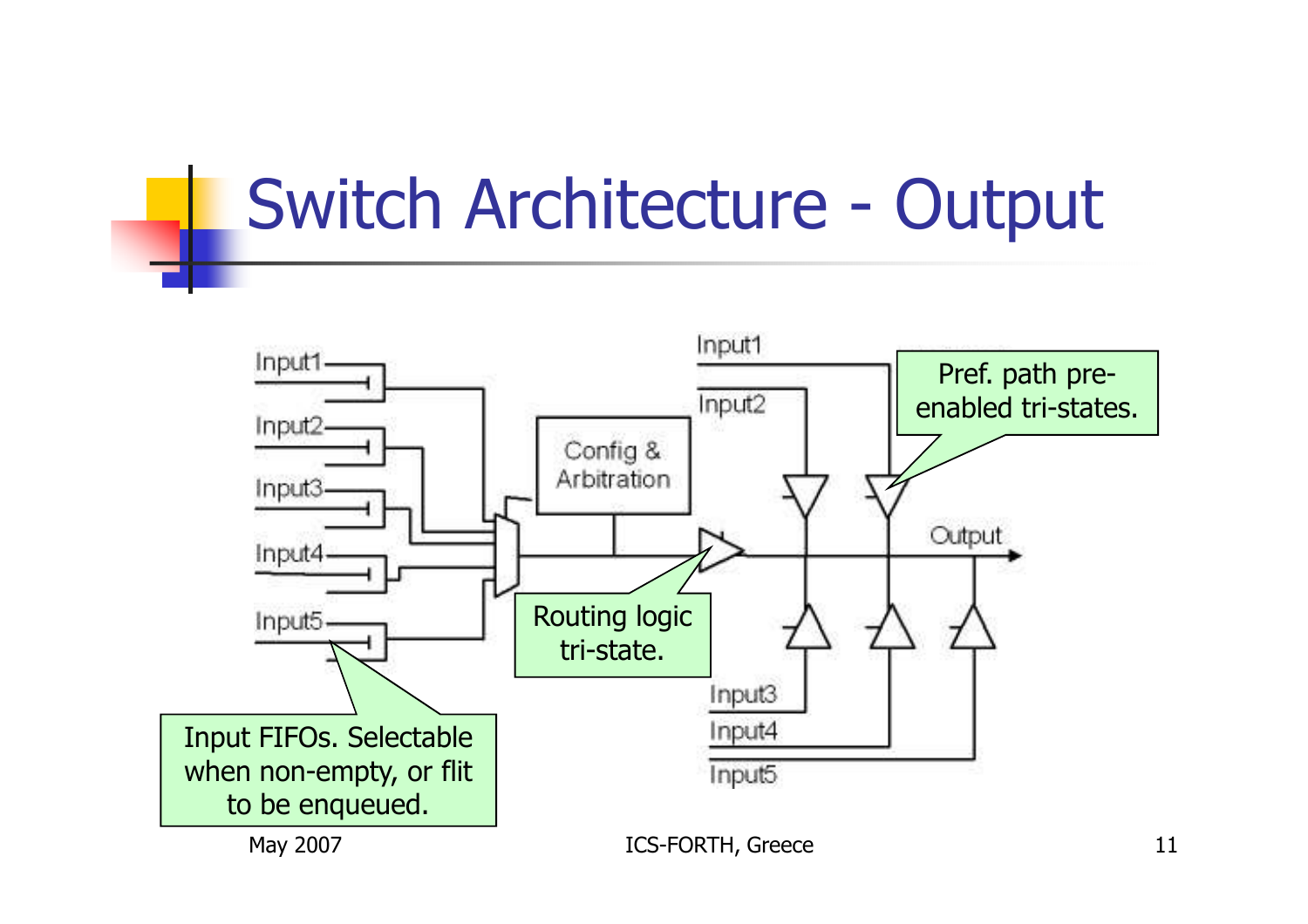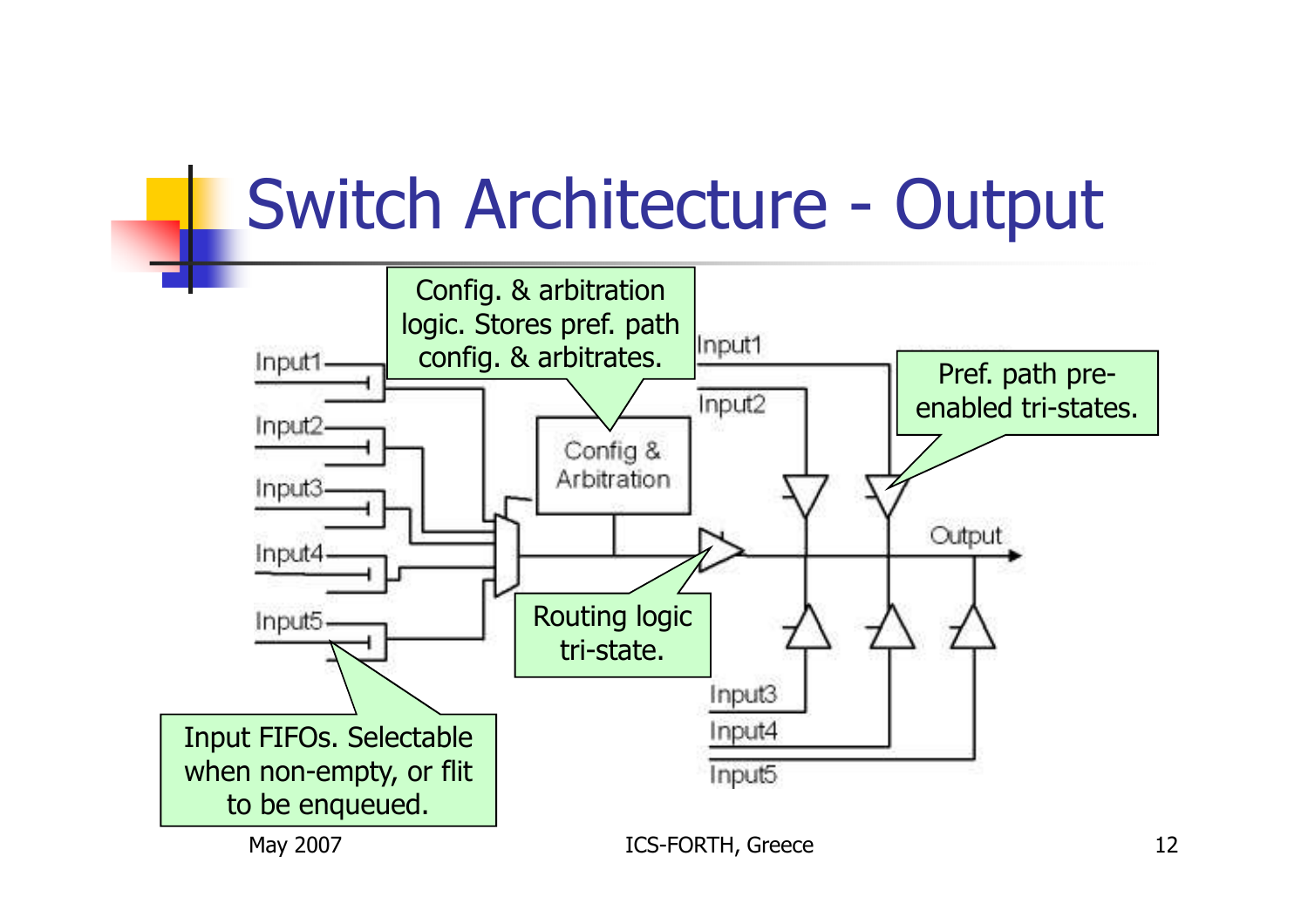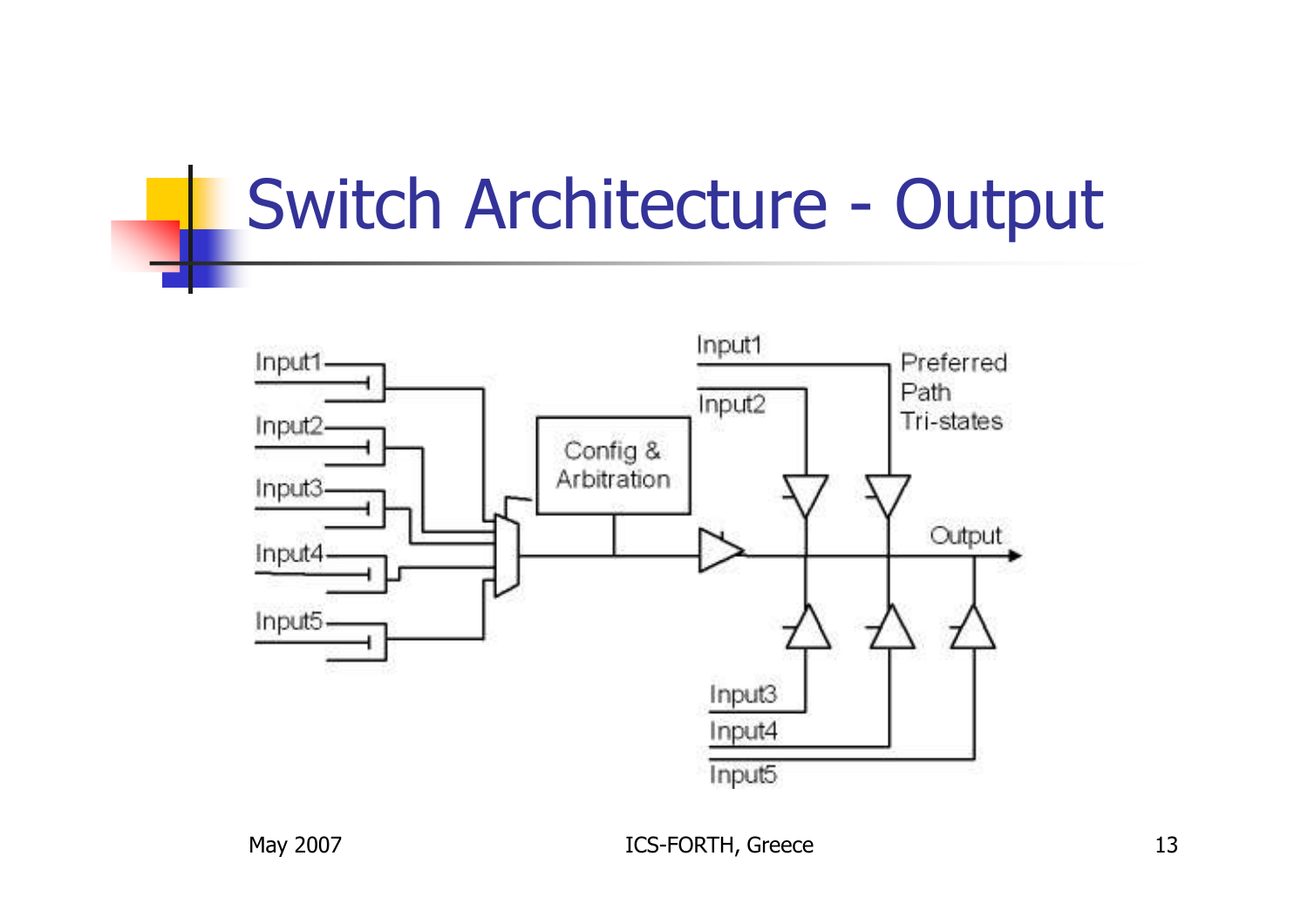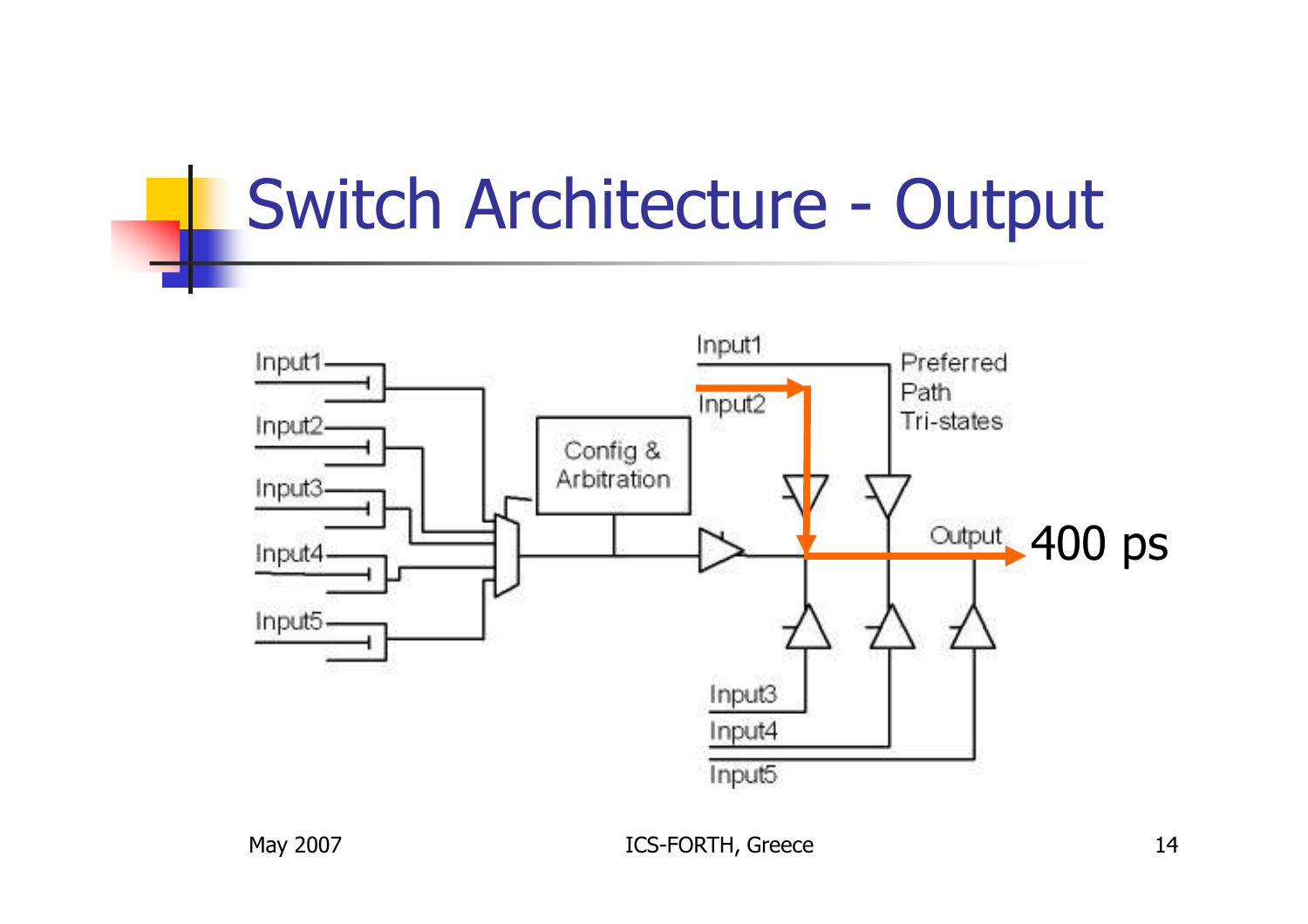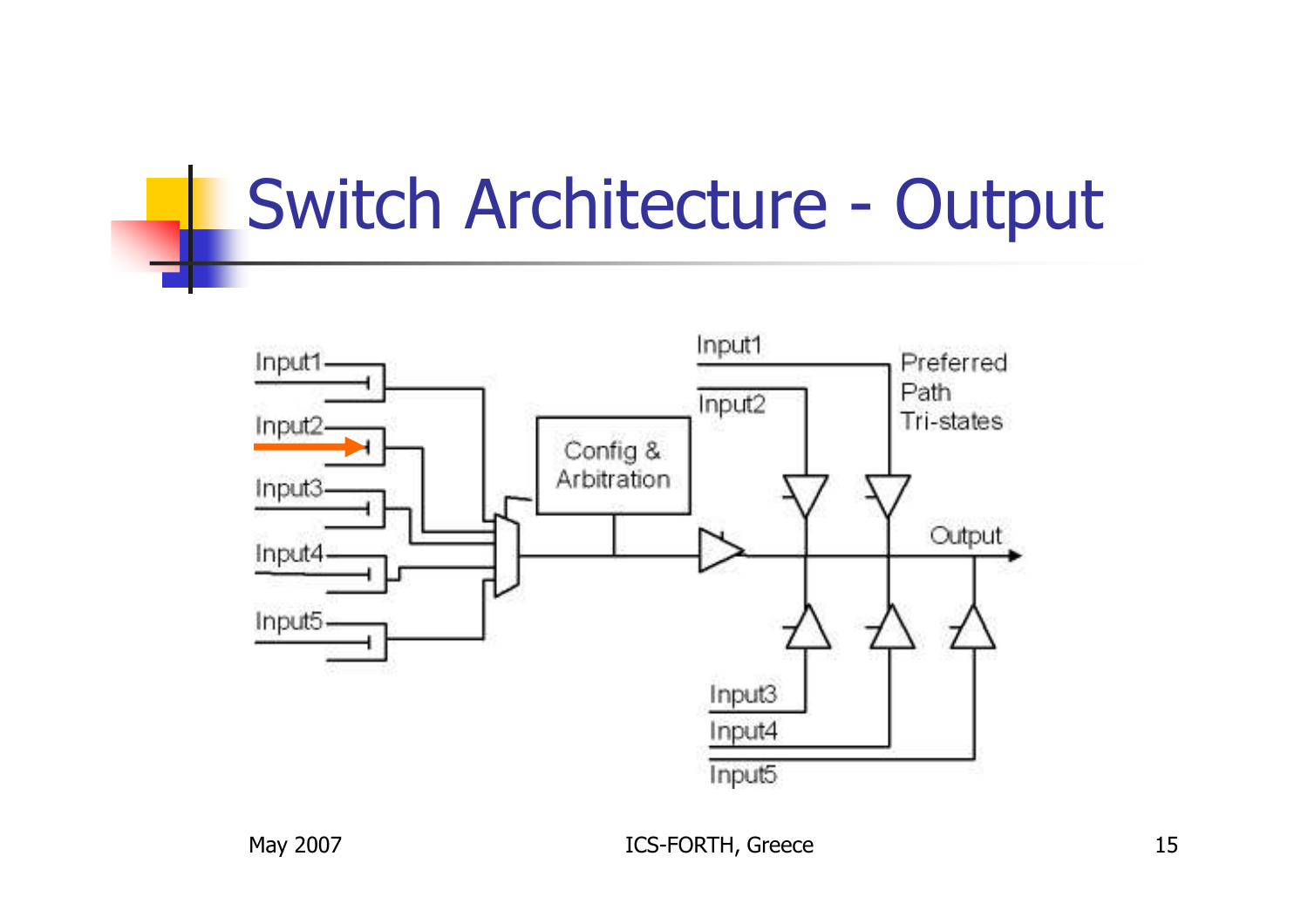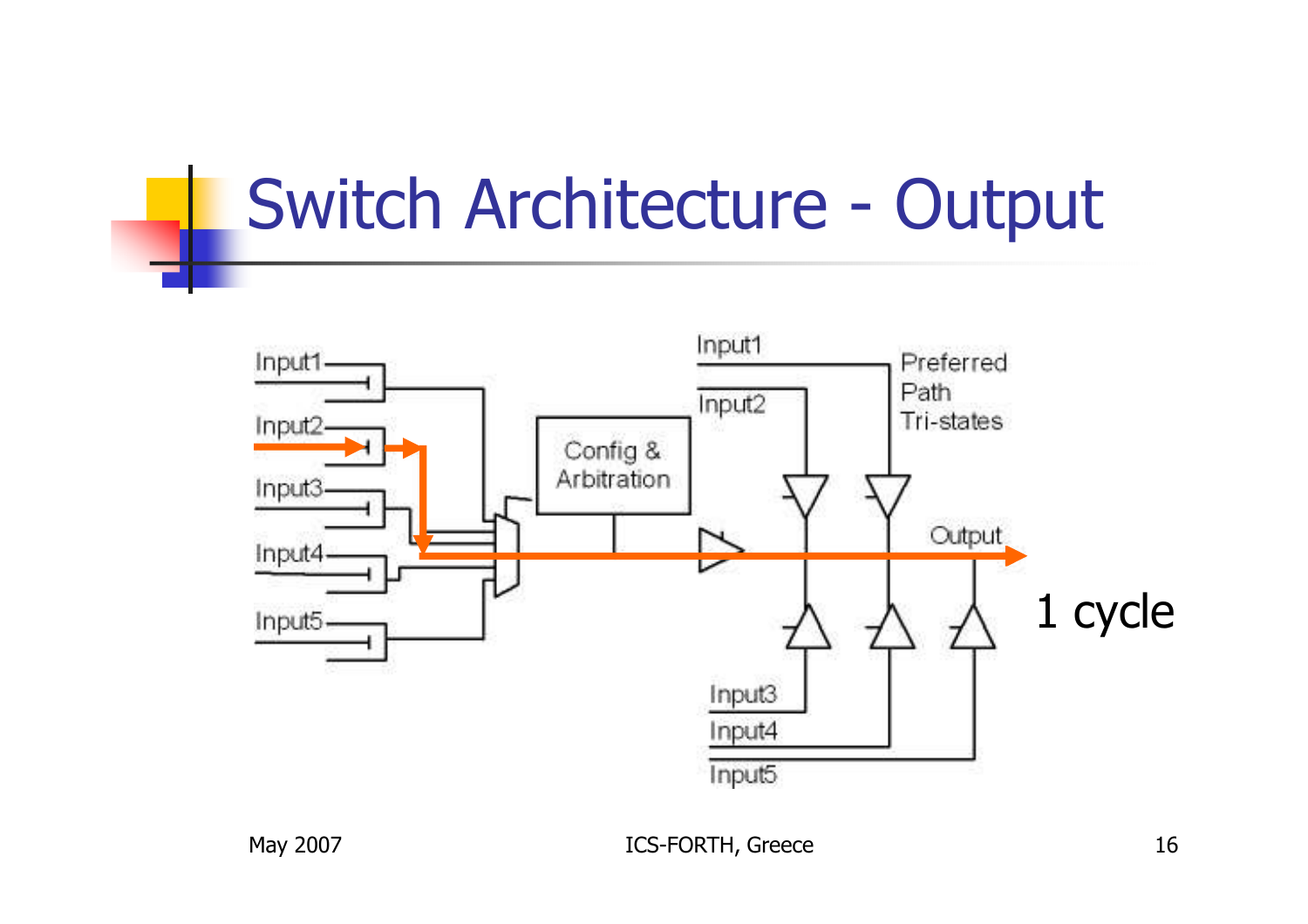- b. **Dead flits: Incorrectly** eagerly forwarded.
	- × **Terminated at end of** preferred path.
- b. **Switch resembles a** buffered crossbar.

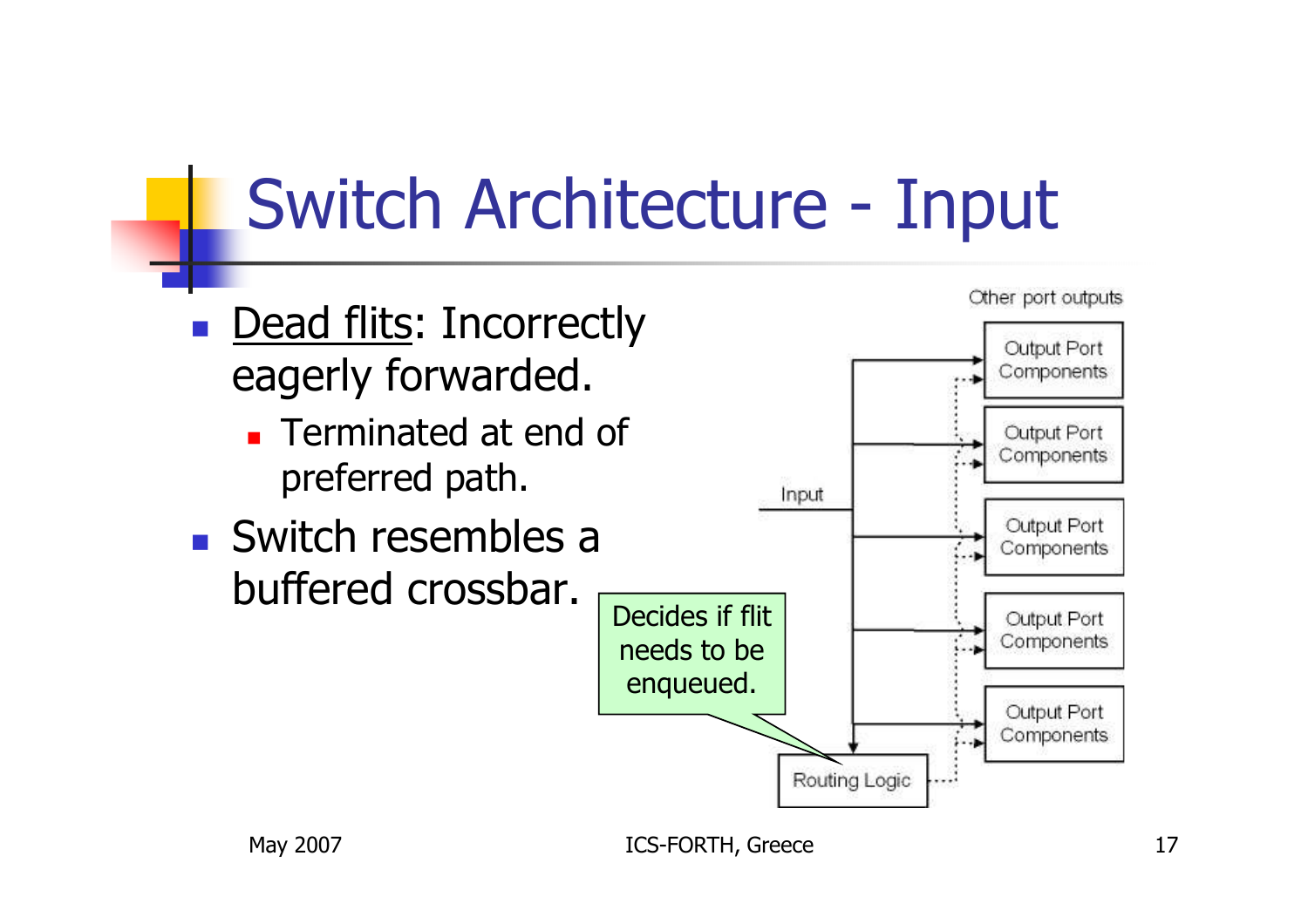## Routing Algorithm

- $\mathbb{R}^3$ **Deterministic routing employed.**
- $\mathbb{R}^3$ **Non-preferred paths follow XY routing.**
- $\mathbb{R}^n$ **Notainary 19 and 10 Fearth Propelly modify XY routing to handle Integration** preferred paths:
	- $\mathbb{R}^2$ **Flit correctly eagerly forwarded if it** approaches the destination in any axis.
	- $\mathbb{R}^2$ **Flit considered dead otherwise.**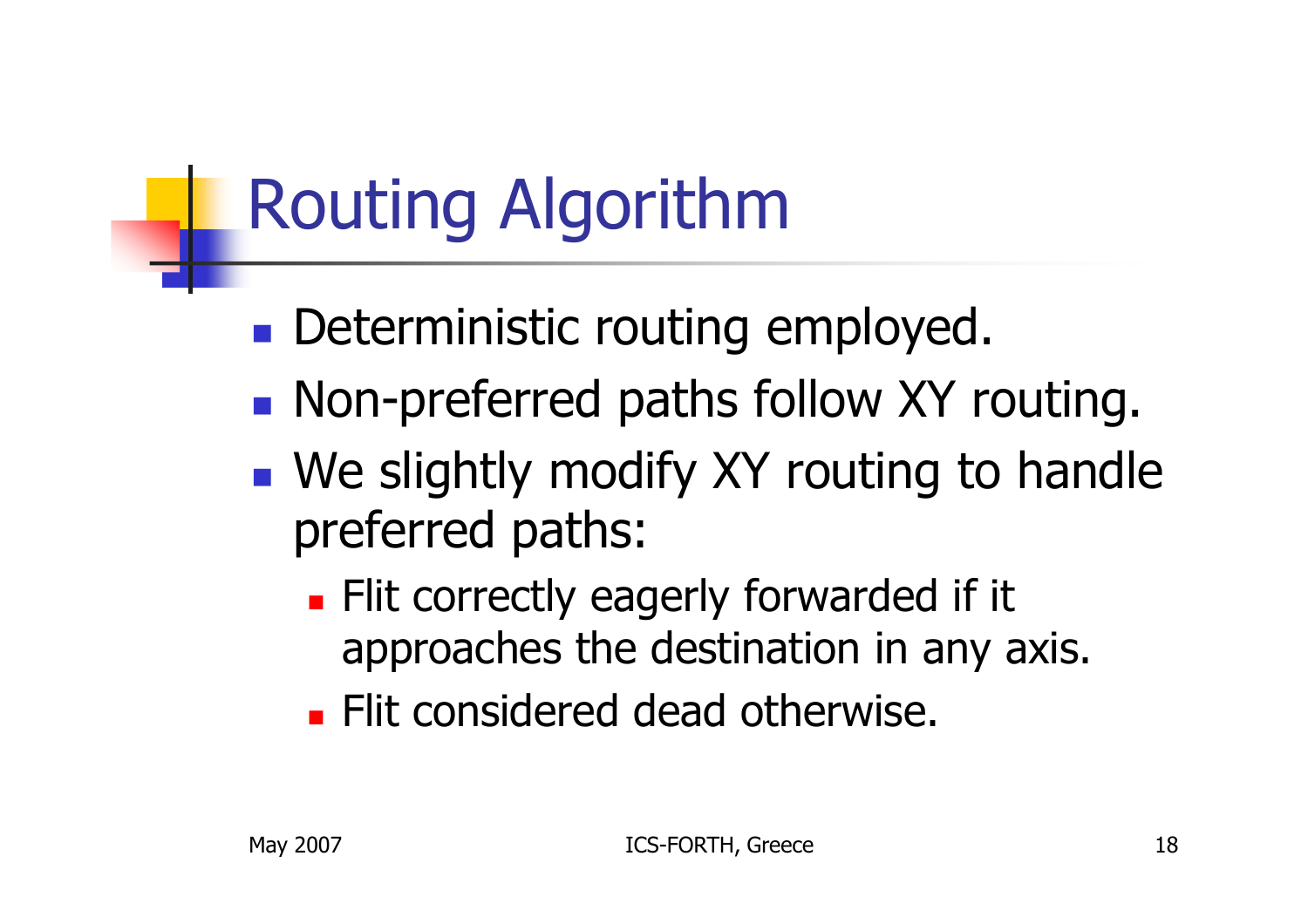## Routing Characteristics

- <u>ra</u> **Flits in preferred** paths may not follow XY routing.
- **Duplicate copies of a** flit may be delivered.
- T. **x** XY routing.
- <u>ra</u> **Pref. paths.**

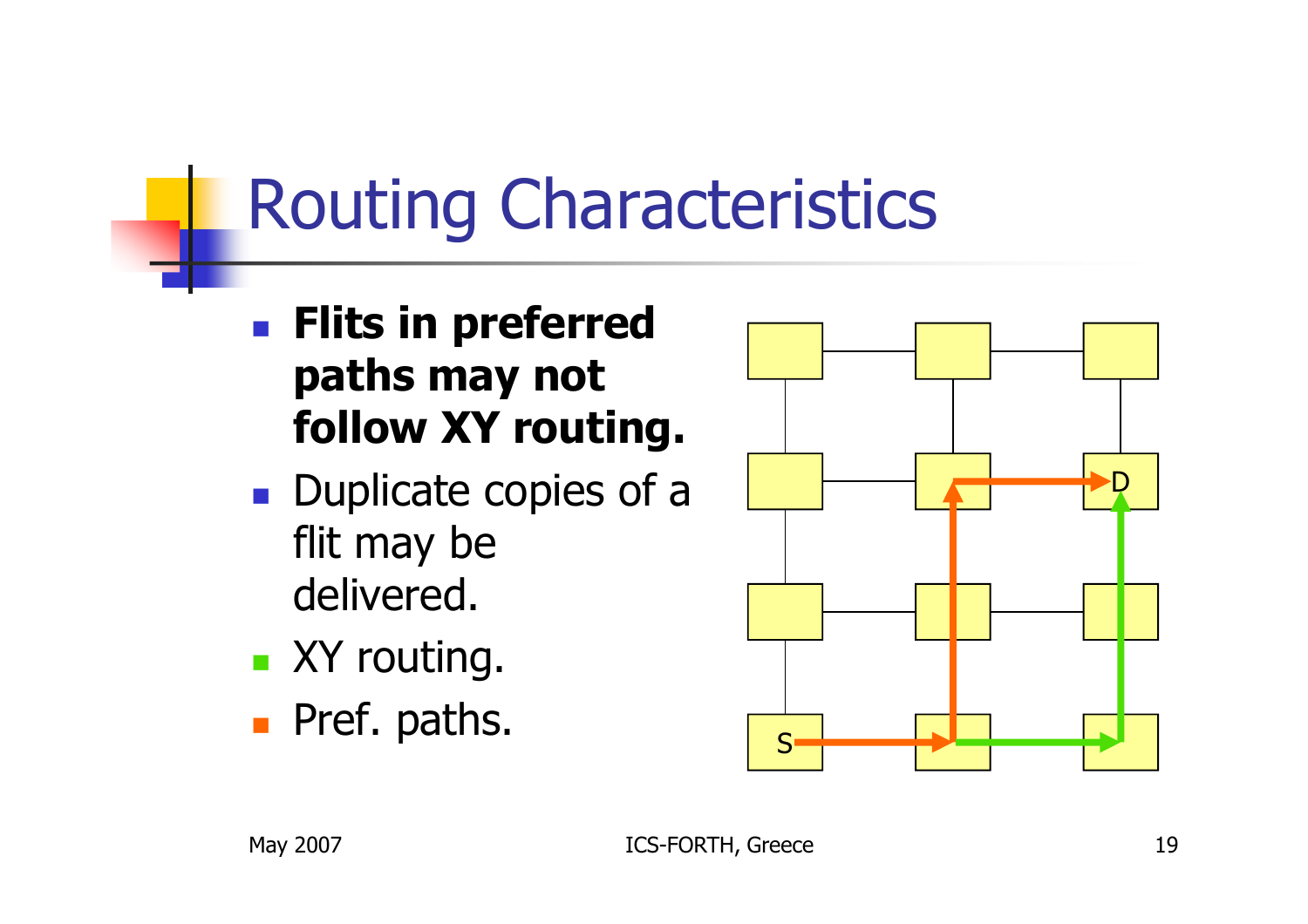## Routing Characteristics

- <u>ra</u> **Flits in preferred** paths may not follow XY routing.
- **Duplicate copies** of a flit may be delivered.
- T. **x** XY routing.
- <u>ra</u> **Pref. paths.**

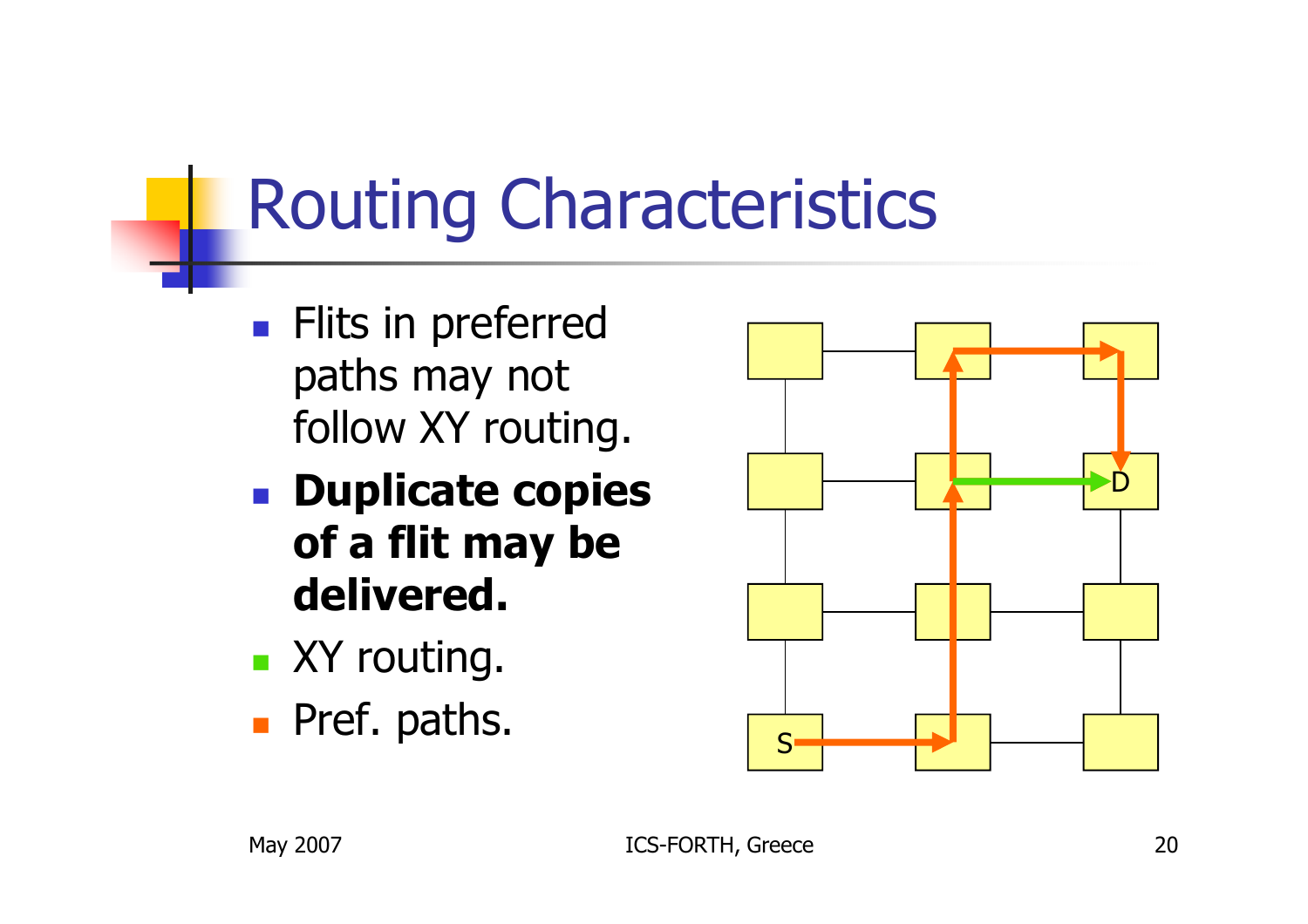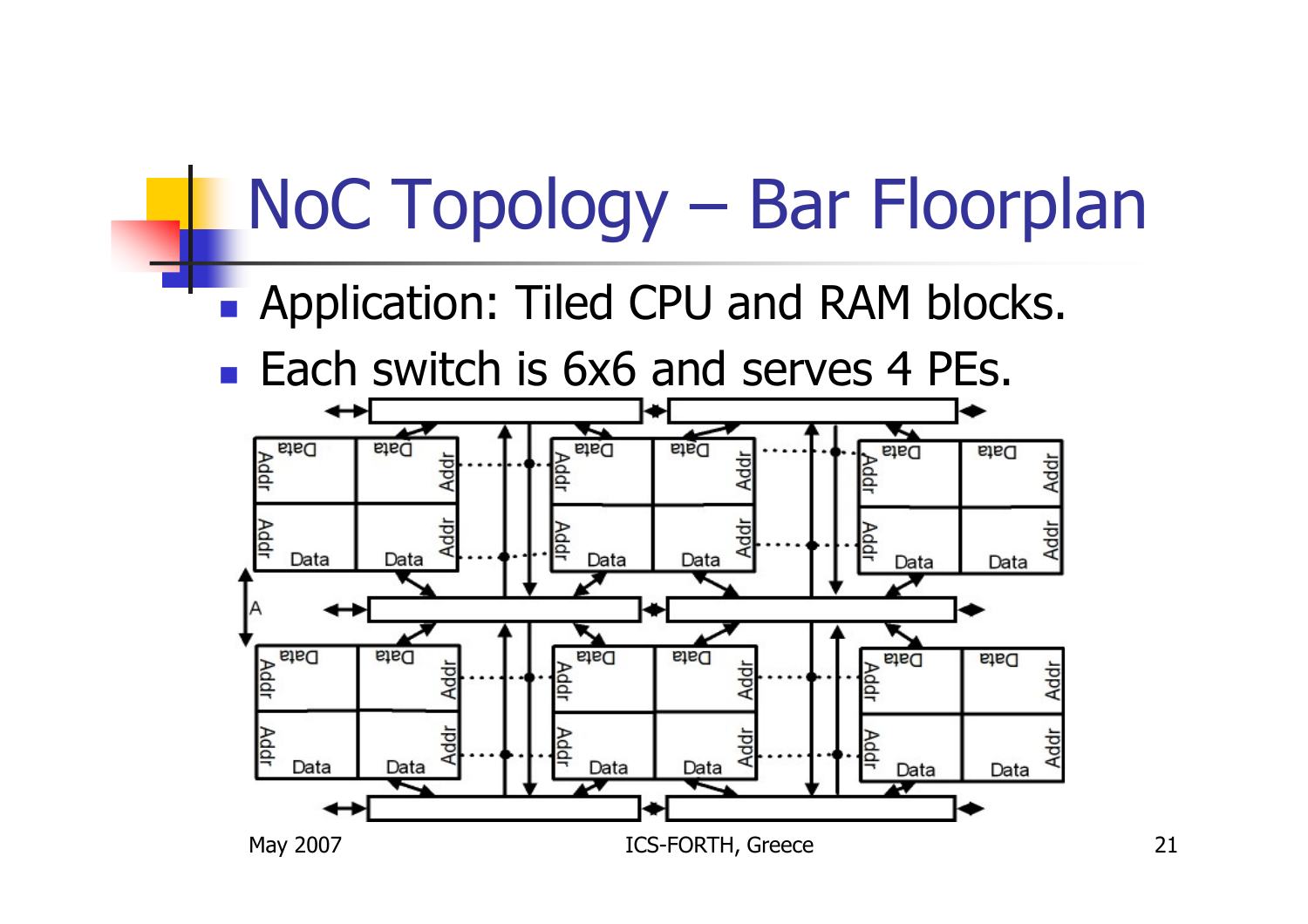Bar Floorplan



- $\Box$ ■ Would be 8x12:
	- × <u>- Vertical links drive</u> address inputs.
	- **2 PE data ports served** by 1 switch port.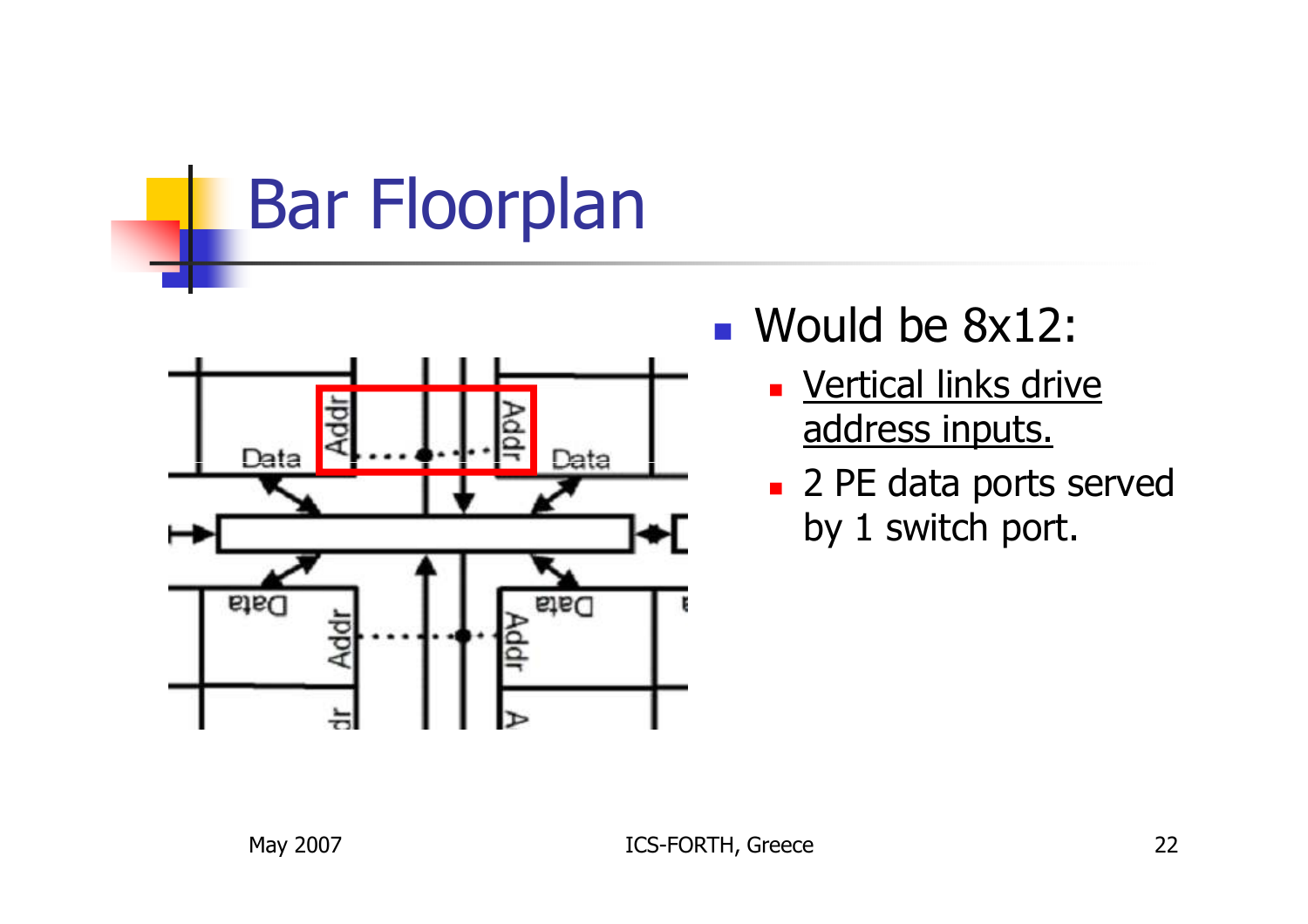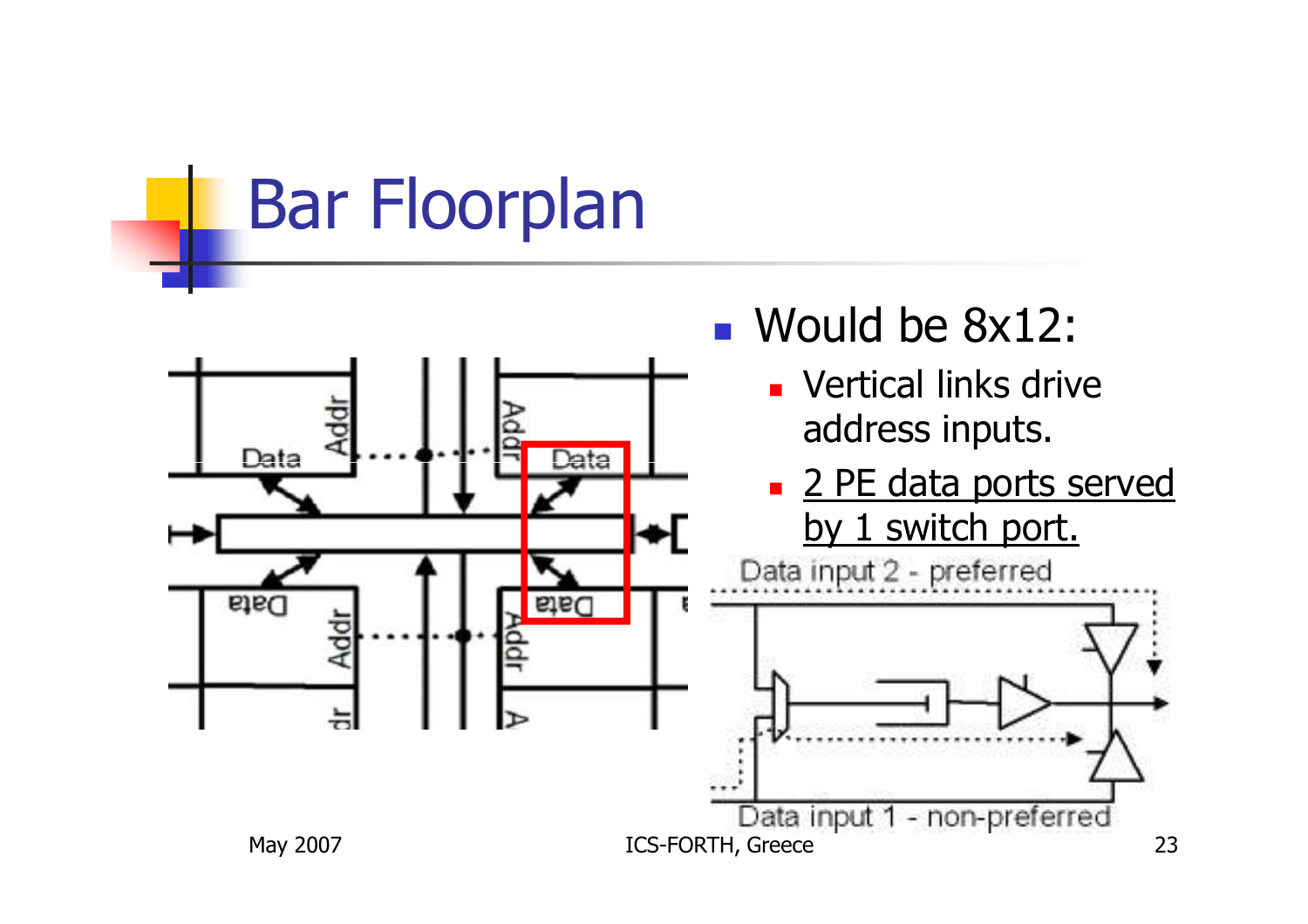#### Cross Floorplan

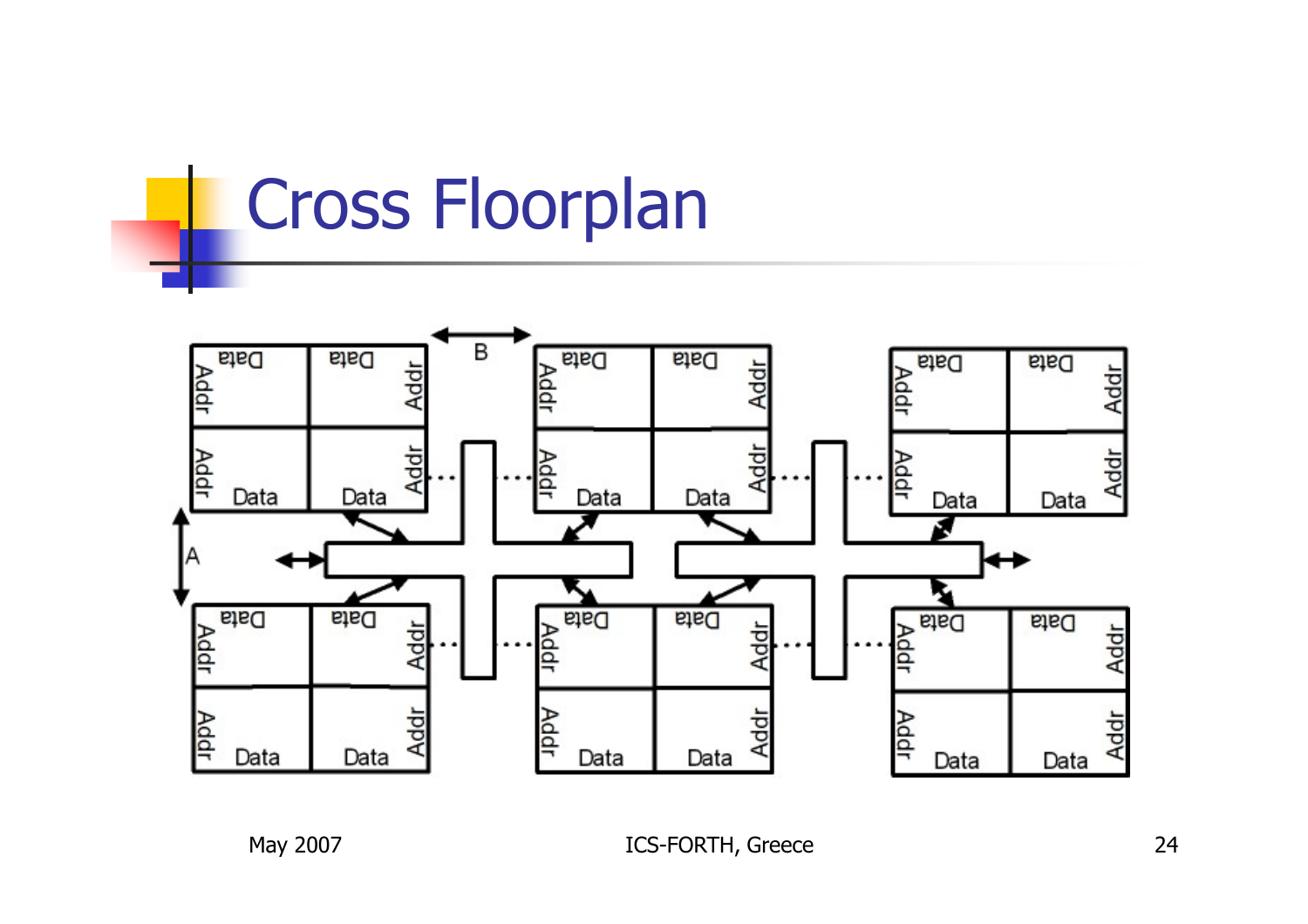## Layout Results

- b. **130 nm implementation** library. Typical case.
- b. **Pref. path latency:** 
	- П 300-420 ps.
	- × 450-500 ps (incl. 1mm).
- b. ■ 1 cycle/node otherwise.
- $\overline{\mathbb{R}}$  Past work: 1 cycle/node at 500 MHz.

| <b>Clock frequency</b> | <b>667 MHz</b> |
|------------------------|----------------|
| Flit width             | 39             |
| <b>FIFO</b> lines      | $\overline{2}$ |
| Number of FIFOs        | 30             |
| Bar area overhead      | 13%            |
| Cross area overhead    | 18%            |
| Number of cells        | 15 K           |
| Number of gates        | 45 K           |
| Total dynamic power    | 80 mW          |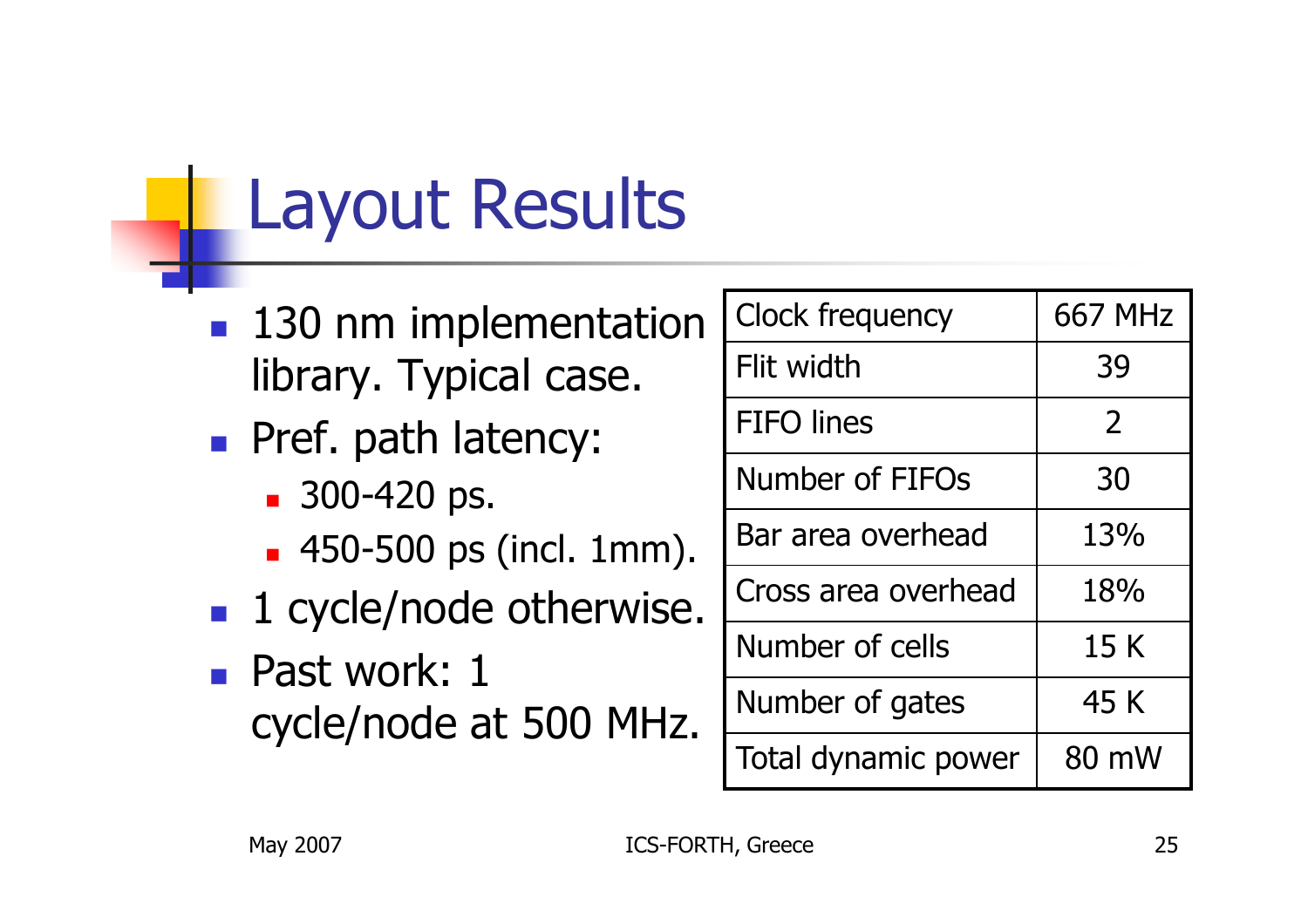## Advanced Issues

- $\mathbb{R}^3$ **Deadlock & livelock freedom.** 
	- Π **Constraints to prevent circle.**
	- e. **Example 2 Keep NoC functional in any case.**
- $\mathbb{R}^3$ **Out-of-order delivery of flits in the same** packet.
	- **Apply reconfiguration at a "safe" time.**
- **Adaptive routing.**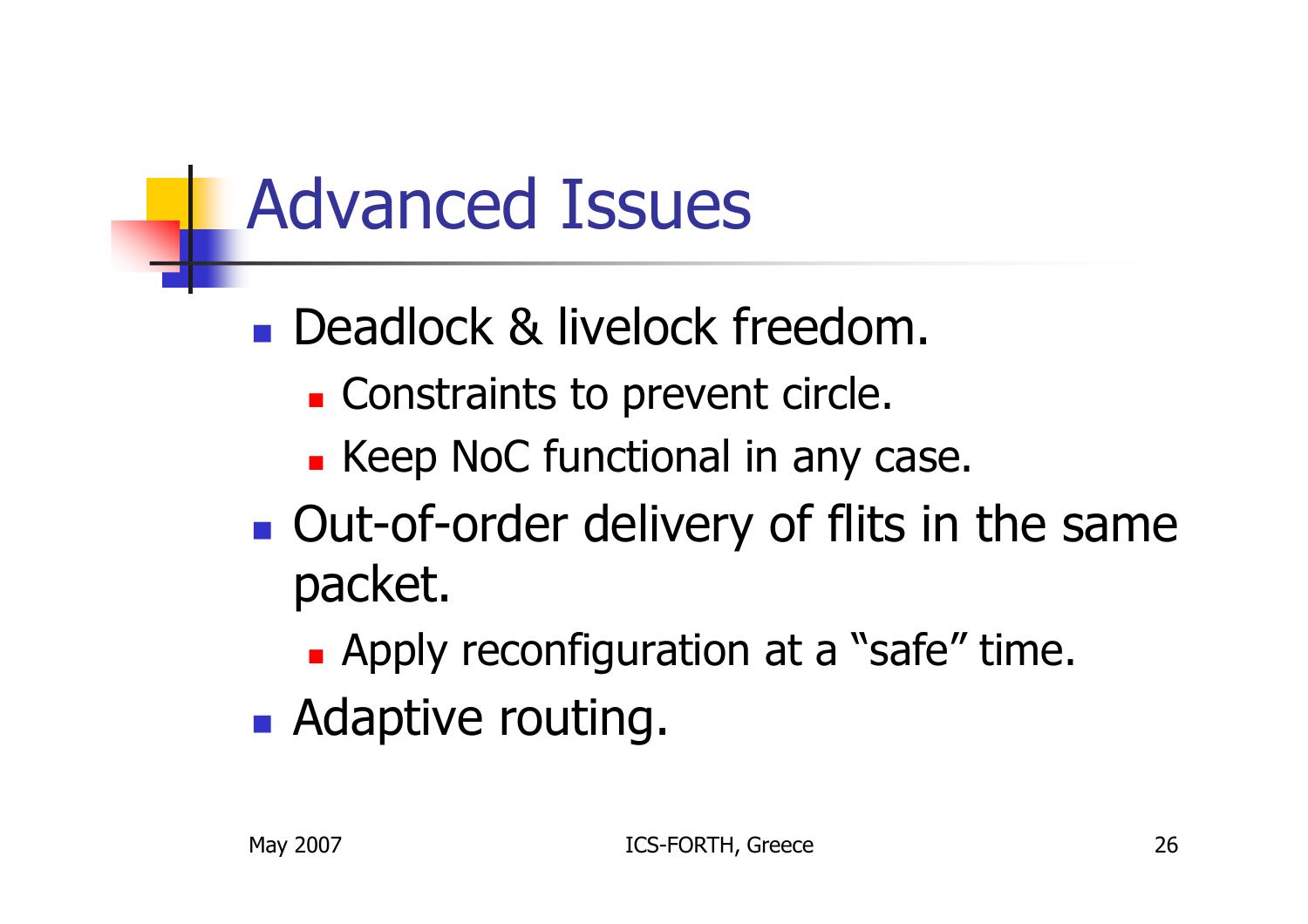#### Future Work

- $\mathbb{R}^3$ Synchronization issues  $-$  A flit may<br>arrive at any time arrive at any time.
	- e. **Impose preferred path constraints.**
	- Π **Implement switch asynchronously.**
- $\mathbb{R}^3$ **Evaluation in complete system.**
- $\mathbb{R}^3$ **Implement fault-tolerance.**